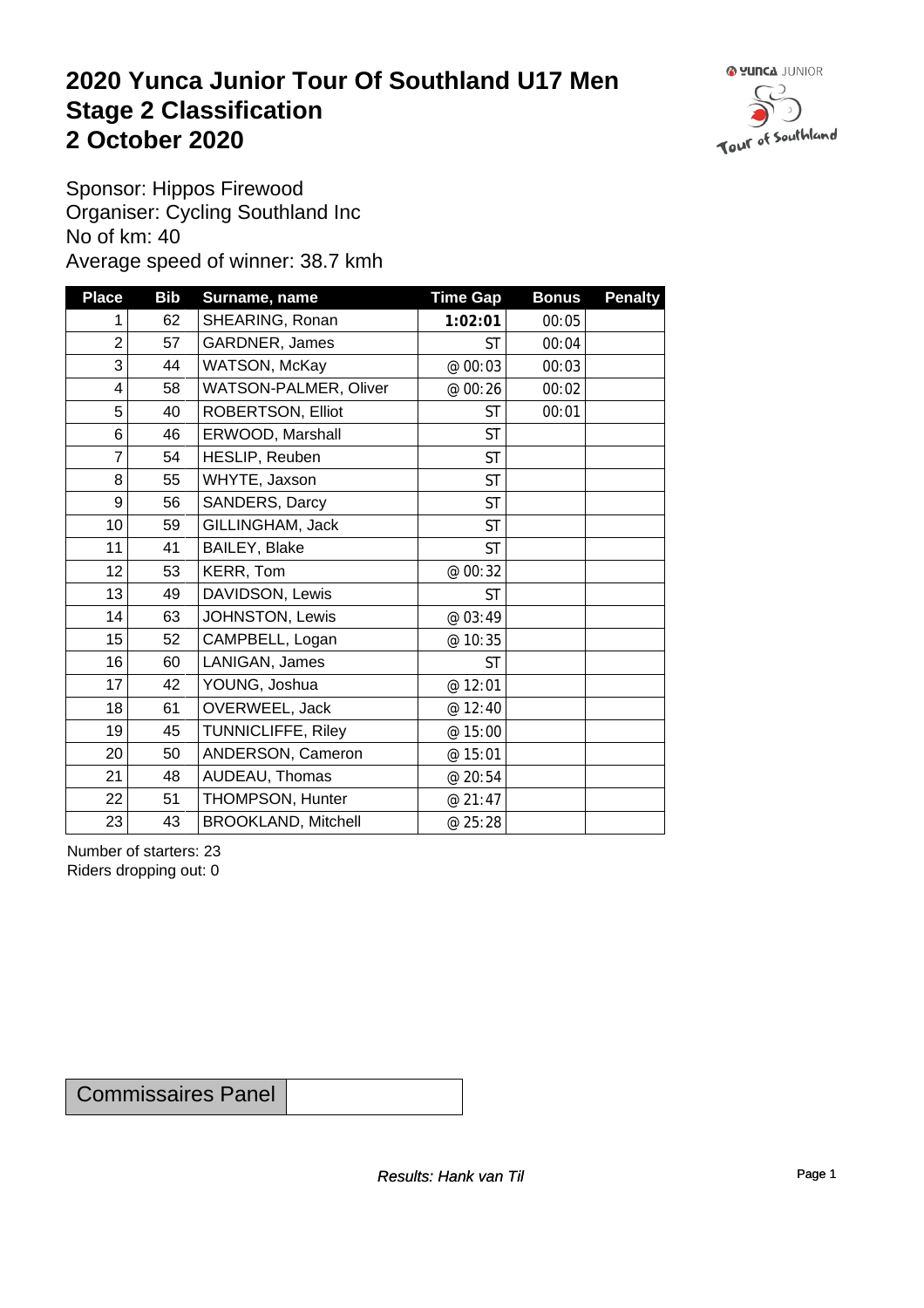## **2020 Yunca Junior Tour Of Southland U17 Men General Classification (Stage 2)**<br>
2 October 2020 **2 October 2020**



Organiser: Cycling Southland Inc

| <b>Place</b>   | <b>Bib</b> | Surname, name                | <b>Time Gap</b> |
|----------------|------------|------------------------------|-----------------|
| 1              | 57         | GARDNER, James               | 2:29:34         |
| $\overline{2}$ | 46         | ERWOOD, Marshall             | @ 00:20         |
| 3              | 41         | BAILEY, Blake                | @ 00:28         |
| 4              | 59         | GILLINGHAM, Jack             | @ 00:29         |
| 5              | 58         | <b>WATSON-PALMER, Oliver</b> | @ 00:30         |
| 6              | 40         | ROBERTSON, Elliot            | ST              |
| 7              | 55         | WHYTE, Jaxson                | @ 00:32         |
| 8              | 56         | <b>SANDERS, Darcy</b>        | <b>ST</b>       |
| 9              | 44         | <b>WATSON, McKay</b>         | @ 02:39         |
| 10             | 54         | HESLIP, Reuben               | @ 03:05         |
| 11             | 49         | DAVIDSON, Lewis              | @ 03:11         |
| 12             | 62         | SHEARING, Ronan              | @ 12:36         |
| 13             | 53         | KERR, Tom                    | @ 13:13         |
| 14             | 63         | JOHNSTON, Lewis              | @ 16:30         |
| 15             | 52         | CAMPBELL, Logan              | @ 23:16         |
| 16             | 42         | YOUNG, Joshua                | @ 24:24         |
| 17             | 61         | OVERWEEL, Jack               | @ 25:21         |
| 18             | 60         | LANIGAN, James               | @ 27:58         |
| 19             | 51         | THOMPSON, Hunter             | @ 34:28         |
| 20             | 45         | <b>TUNNICLIFFE, Riley</b>    | @ 37:10         |
| 21             | 50         | ANDERSON, Cameron            | @ 41:13         |
| 22             | 43         | <b>BROOKLAND, Mitchell</b>   | @ 1:04:32       |
| 23             | 48         | AUDEAU, Thomas               | @ 1:09:29       |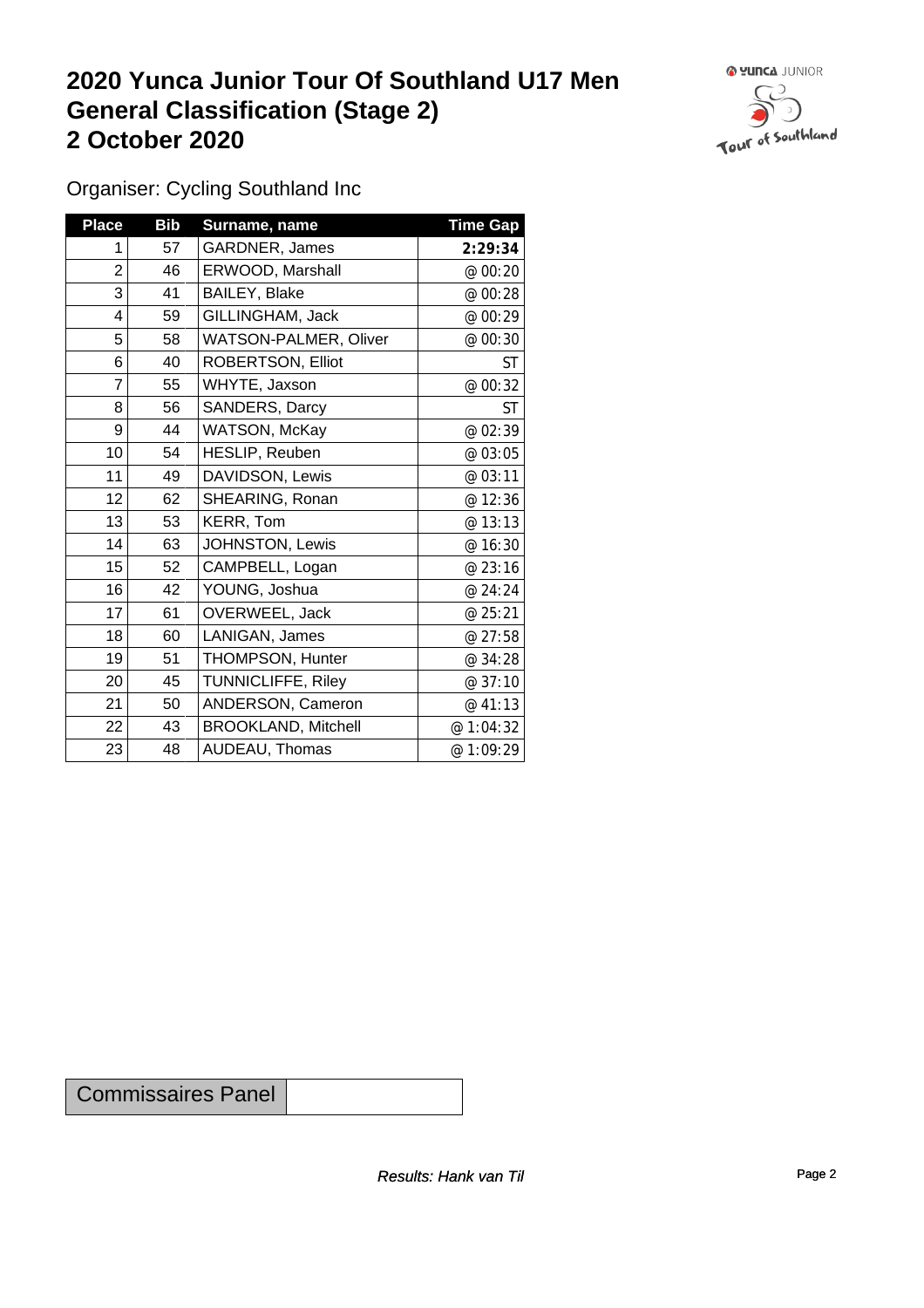## **2020 Yunca Junior Tour Of Southland U17 Men Sprint Classification (Stage 2) 2 October 2020**



Organiser: Cycling Southland Inc

| <b>Place</b> |    | Bib Surname, name            | <b>Points</b> |
|--------------|----|------------------------------|---------------|
|              | 58 | <b>WATSON-PALMER, Oliver</b> |               |
|              | 46 | <b>ERWOOD, Marshall</b>      |               |
|              | 56 | <b>SANDERS, Darcy</b>        |               |
|              | 57 | GARDNER, James               |               |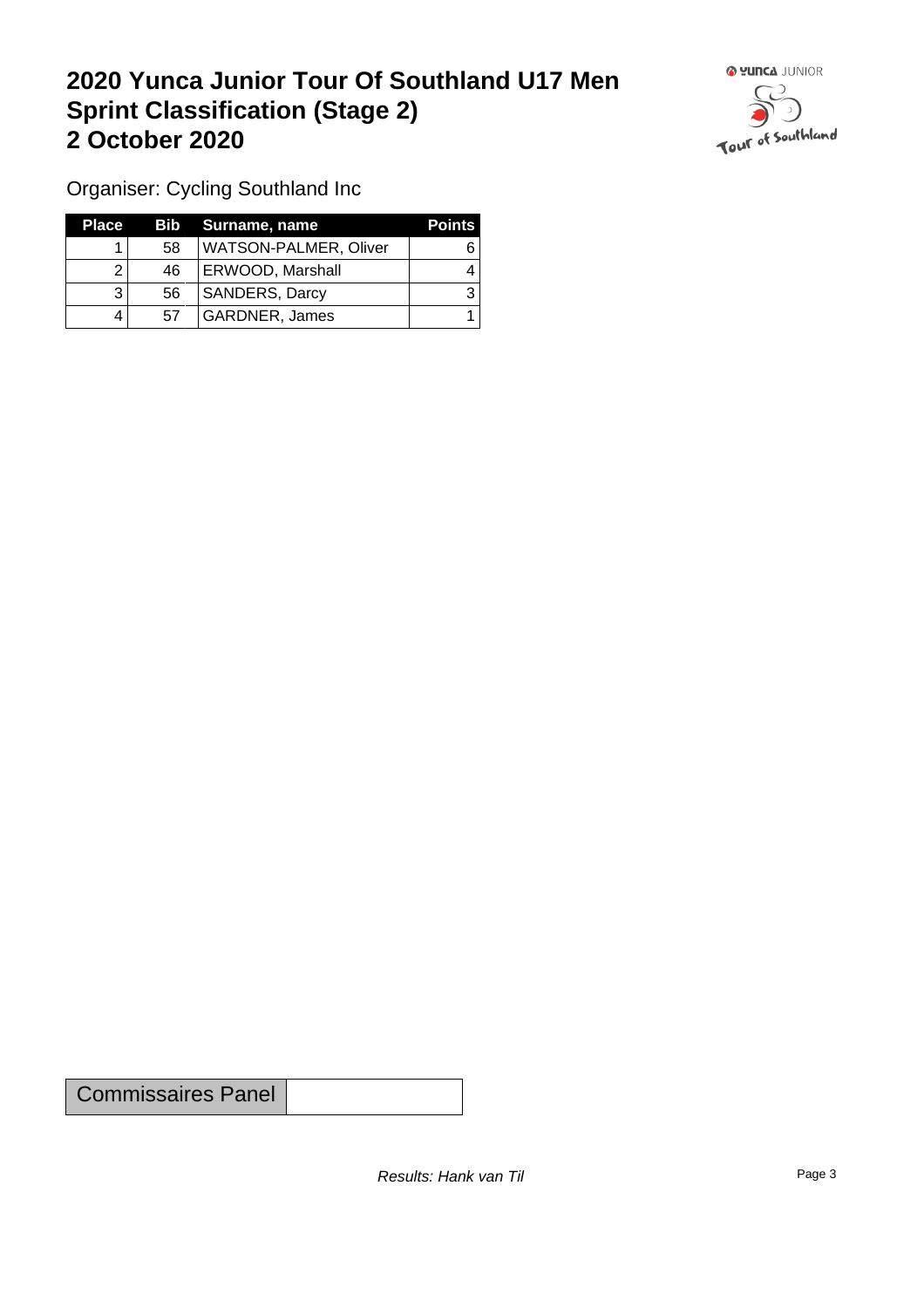## **2020 Yunca Junior Tour Of Southland U17 Men KOM Classification (Stage 2) 2 October 2020**



Organiser: Cycling Southland Inc

| <b>Place</b> |    | <b>Bib</b> Surname, name | <b>Points</b> |
|--------------|----|--------------------------|---------------|
|              | 57 | <b>GARDNER, James</b>    |               |
|              | 58 | WATSON-PALMER, Oliver    |               |
| 3            | 59 | GILLINGHAM, Jack         | ◠             |
|              | 62 | SHEARING, Ronan          | ົ             |
| 5            | 56 | <b>SANDERS, Darcy</b>    |               |
| 6            | 44 | WATSON, McKay            |               |